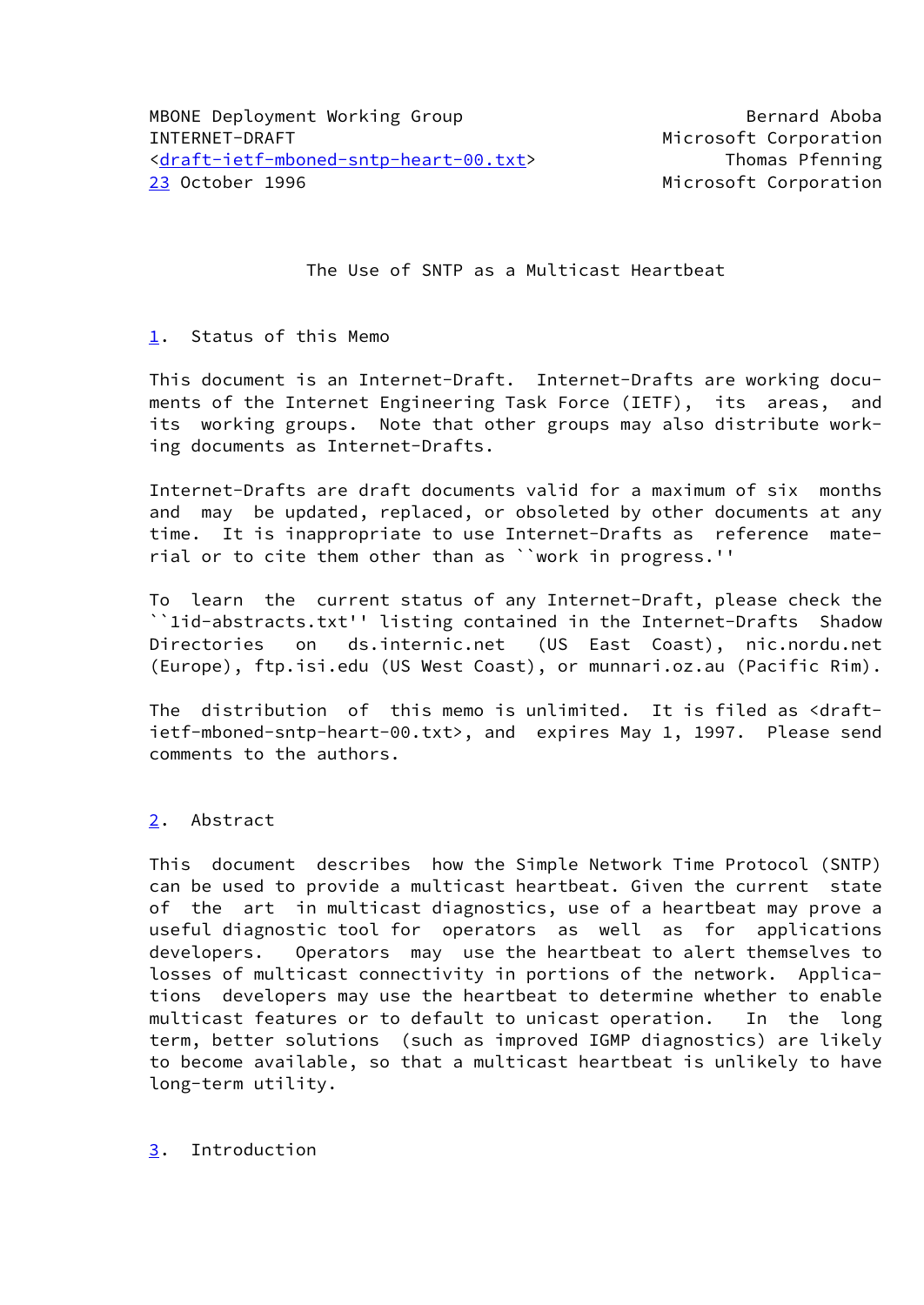#### <span id="page-1-0"></span>[3.1](#page-1-0). Problem statement

 Today an increasing number of applications support both multicast and unicast modes of operation. Typically these applications default to

Aboba & Pfenning [Page 1]

INTERNET-DRAFT 23 October 1996

 unicast mode, switching to multicast mode on explicit instructions from the user. However, it is also possible to initially put an application into multicast mode, join a group, then wait to receive packets on the group. If packets arrive, then the application is left in multicast mode; otherwise, after a suitable timeout interval, the application is switched to unicast mode. However, this approach is usually not satisfactory since join latencies of several minutes are common.

 Another issue arises with multicast applications running over dialup connections. In this case, applications are typically unaware of the state of the dialup interface; it is possible for the dialup connec tion to go down or come up again, possibly with a new IP address assignment, without the application being notified. In such a case, the IGMP state of the dialup interface may be cleared, leaving the dialup interface without any group memberships. Thus the host will not respond to subsequent IGMP membership queries on the dialup interface, even though the application believes that its group memberships per sist.

# <span id="page-1-1"></span>[3.2](#page-1-1). Alternative solutions

The problems described above have several solutions, including:

 Use of a multicast heartbeat IGMP membership query detection Use of multicast diagnostic tools, such as mtrace SNMP queries Additional IGMP messages

## <span id="page-1-2"></span>[3.2.1.](#page-1-2) Use of a multicast heartbeat group

 Both of the problems described above can be addressed by use of a mul ticast heartbeat. A heartbeat group is a group to which routers and NAS devices are continually subscribed, providing low join latencies.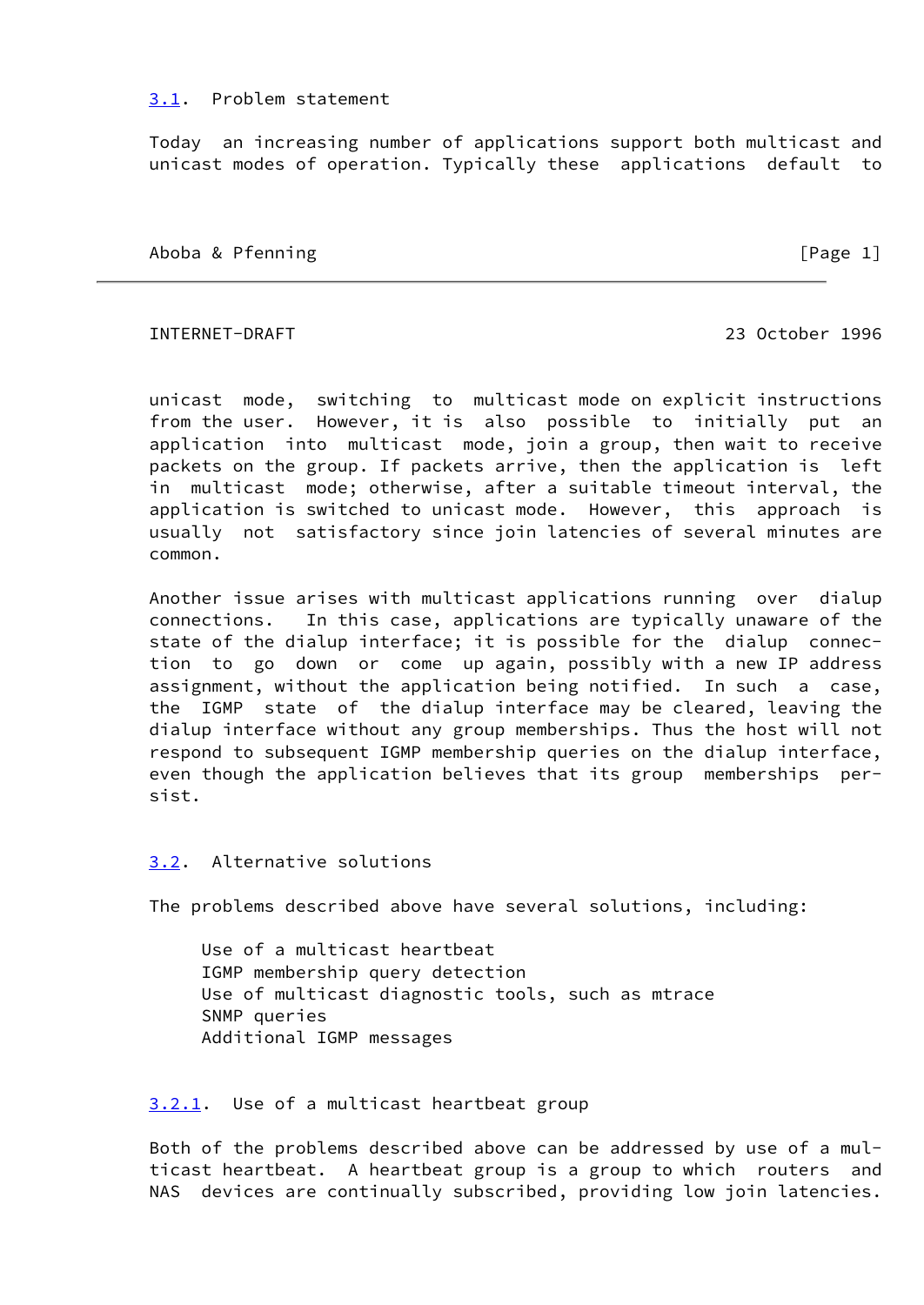On startup, routers and applications looking to determine whether they have multicast connectivity can listen to the heartbeat group. Since the gateway router or NAS device is already subscribed to the heart beat group, a host joining the group will experience low join latency, allowing an application to quickly determine whether to enable multi cast features. Once it has determined that multicast connectivity is available, the application can close the connection, which (assuming the host is IGMP v2 capable) may result in the host leaving the heart beat group.

 Similarly, in the case where a dialup interface goes down and the application stops receiving packets on the multicast group, after a suitable interval, the application can listen for the presence of the multicast heartbeat. If it does not receive the heartbeat, it may then conclude that IGMP membership state has been lost, and should close and reopen multicast sockets.

Aboba & Pfenning **contract in the example of the example of the example of the example of Page 2**]

INTERNET-DRAFT 23 October 1996

# <span id="page-2-0"></span>[3.2.2.](#page-2-0) IGMP membership query detection

 While IGMP membership queries do not provide information on the state of multicast connectivity, they do provide an indication that a multi cast-capable router is present on the network. This information, were it to be made available to an application, could be used to determine whether to enable multicast features.

 Unfortunately for applications developers, current programming inter faces do not provide applications with this information.

# <span id="page-2-1"></span>[3.2.3.](#page-2-1) Use of multicast diagnostics

 Application-initiated mtrace queries could readily be used by applica tions to determine connectivity to specific groups. Alternatively, periodic mtrace queries with a multicast response address could be used to provide a heartbeat on the mtrace group 224.0.1.32, mtrace.mcast.net. However, these responses would take up considerably more bandwidth than SNTP, and it is doubtful that the additional information provided by mtrace would be useful in this context.

<span id="page-2-2"></span>[3.2.4.](#page-2-2) SNMP queries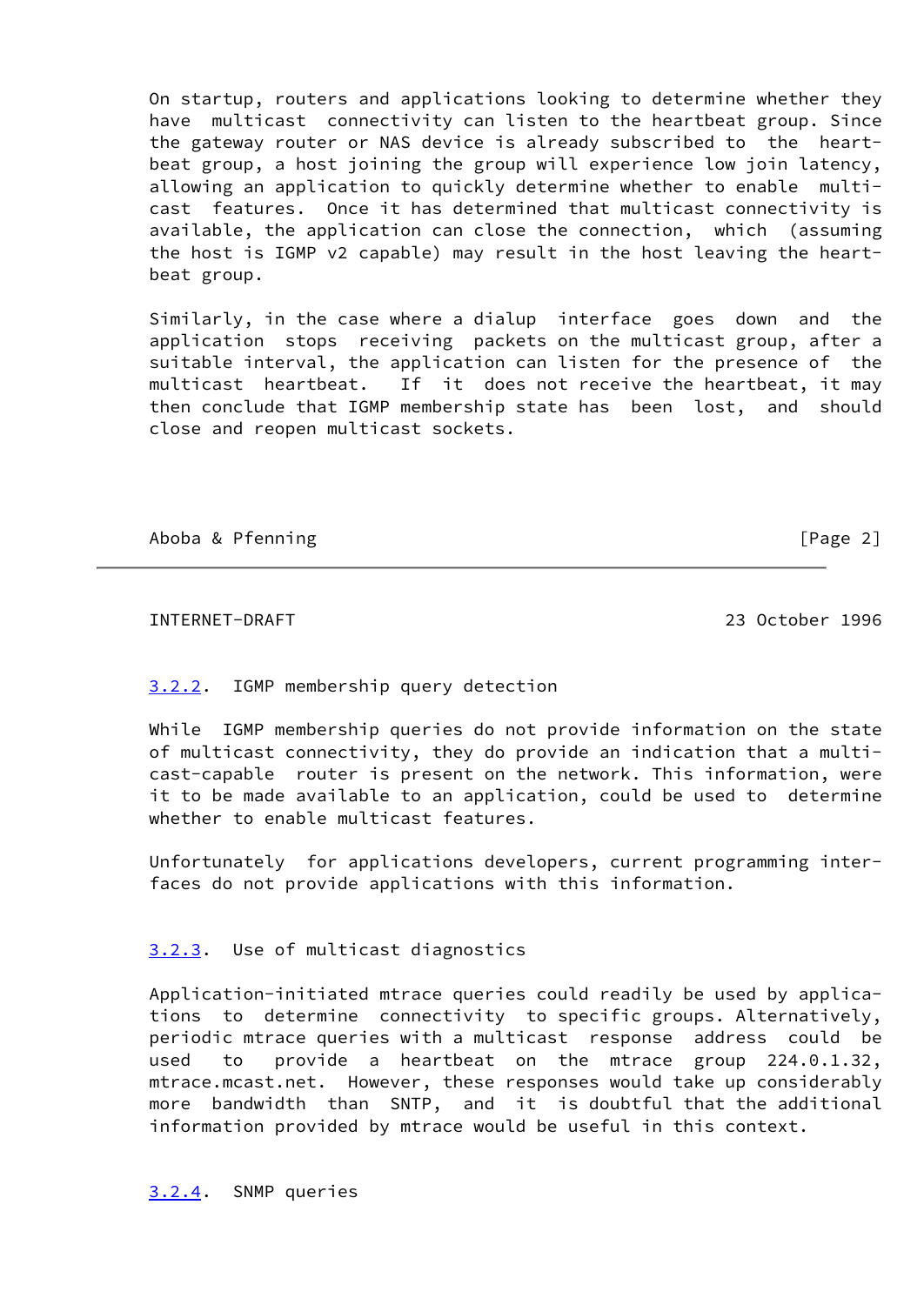The IGMP MIB, described in  $[3]$  provides access to the IGMP Interface Table as well as to the IGMP Cache Table. This could be used to deter mine whether a router is multicast-capable.

 However, while SNMP information is typically available to a management station operated by a NOC, it is usually not made available to appli cations running on arbitrary hosts.

#### <span id="page-3-0"></span>[3.2.5.](#page-3-0) Additional IGMP messages

 Today the Internet gets along quite well without a unicast heartbeat. So we would do well to ask ourselves "why do we not need a unicast heartbeat?" The answer is that we have ICMP messages to indicate when a host, network or port is unreachable. As a result, applications receive timely indications of connectivity problems, and can respond appropriately.

 Not only are there no equivalent ICMP error messages for multicast, but it is expressly forbidden to generate ICMP messages in response to a packet with a multicast destination. As a result, a host has no immediate way of determining that its join request is being sent on a non-multicast capable network.

 However, it may be desirable to provide for additional diagnostic capabilities within IGMP. Such facilities could include a means for retrieving the IGMP Interface Table as well as the IGMP Cache Table. Were such facilities to be required of all multicast-capable routers, then a host could determine the state of multicast connectivity via an

Aboba & Pfenning **contract in the example of the example of the example of the example of Page 3** 

INTERNET-DRAFT 23 October 1996

 IGMP query. It is believed that this is the best long-term solution to the problem.

<span id="page-3-1"></span>[4.](#page-3-1) Use of SNTP as a multicast heartbeat

While it is likely that better diagnostic methods will become avail able in the long term, given the current state of the art, use of a multicast heartbeat may prove useful. If such a heartbeat is needed, then the Simple Network Time Protocol (SNTP) appears ideal for this purpose.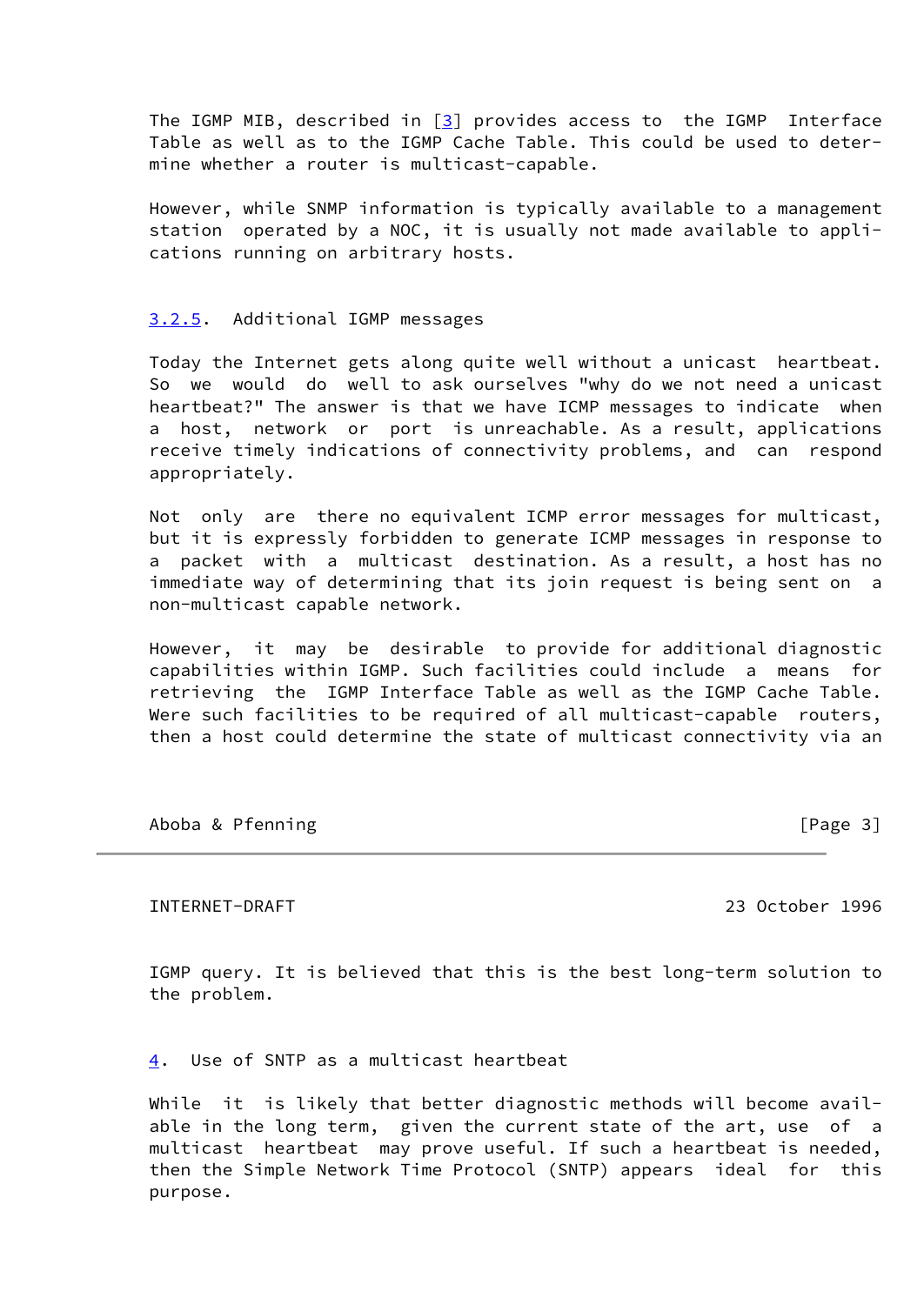SNTP was created in order to support synchronization of clocks on the Internet in situations where the high precision of the Network Time Protocol (NTP) is not required. SNTP supports unicast, broadcast, and multicast modes. Unicast mode provides for clock synchronization via a client/server interaction, and is typically used prior to initiation of multicast mode. In multicast mode, the SNTP server periodically sends the time to a designated multicast group, and clients listen to the messages, but do not reply. Existing SNTP implementations typi cally support all three modes, and allow for adjusting both the send ing interval as well as the destination port.

<span id="page-4-0"></span> With SNTP it is possible to multicast to an address with global scope or to an administratively scoped address. For example, reference  $[1]$  describes SNTP use of the group address 224.0.1.1 as well as UDP port [123](#page-4-0) for both the source and destination ports. In addition, use of an address in the administratively scoped region may also be desirable. The use of separate heartbeats for global and administratively scoped addresses allows an application to determine if multicast connectivity is available, and if so, whether it is global or exists only within the administratively scoped region.

 Today we face a scarcity of multicast diagnostic tools suitable for use by Network Operations Centers. By enabling routers as SNTP listen ers, and adding one or more SNMP MIB variables, the ability to monitor multicast connectivity on a network-wide basis can be enhanced.

## <span id="page-4-1"></span>[5.](#page-4-1) Implementation issues

## <span id="page-4-2"></span>[5.1](#page-4-2). Address allocation and group announcements

 In cases where a firewall is used, multicast connectivity may be restricted to the administratively scoped region. In this case, lis tening to the SNTP multicast group (224.0.1.1) will not allow an application or device to determine whether it has multicast connectiv ity. It will also need to listen to an equivalent group within the administratively scoped region.

 Currently there is no static multicast group allocated for use of SNTP within the administratively scoped region. As a result, an announce ment mechanism (such as that provided by SAP) can be used to announce

Aboba & Pfenning [Page 4]

INTERNET-DRAFT 23 October 1996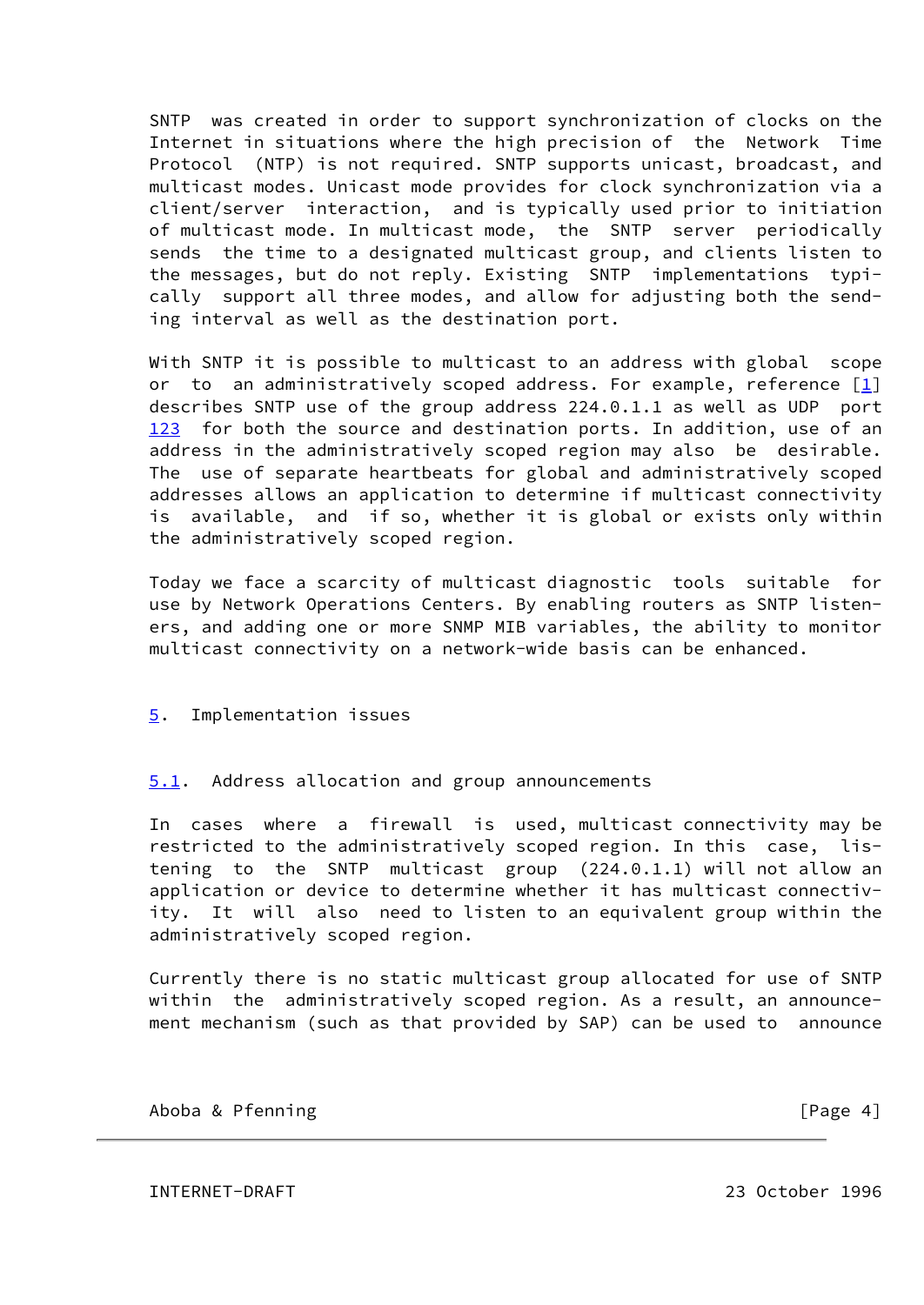the heartbeat group in the administratively scoped region.

## <span id="page-5-0"></span>[5.2](#page-5-0). Use by clients and network devices

 In order to provide the desired heartbeats, an SNTP server will typi cally be operated within the administratively scoped region, as well as on the global Internet. On startup, network devices such as routers or NASes will join 224.0.1.1 as well as the administratively scoped SNTP group, and will listen to SNTP multicasts on UDP port 123. Having routers and NASes as perennial members of the heartbeat group is nec essary in order to guarantee low latency for host join requests.

 On startup, host applications will typically join both the 224.0.1.1 group as well as the administratively scoped heartbeat group, and will listen on UDP port 123. Should they not receive the expected SNTP multicasts within 15 seconds (three heartbeat periods), they may then conclude that multicast connectivity is not available, and take action accordingly. These actions could include defaulting to unicast opera tion, or presenting a dialog indicating the failure to detect multi cast connectivity. If multicast connectivity is detected, the applica tion may then close the connection.

 Similarly, after not receiving packets on a multicast group for at least 30 seconds, an application may once again listen for the multi cast heartbeat. If it does not receive the expected SNTP multicasts within 15 seconds, it may conclude that multicast connectivity has been lost, and take action accordingly. These actions could include closing and reopening multicast sockets (in case dialup connectivity was lost), or presenting a dialog indicating the loss of signal.

## <span id="page-5-1"></span>[5.3](#page-5-1). Security issues

 The use of SNTP as a multicast heartbeat makes it a target for mali cious individuals interested in disrupting network operation. As noted in  $[\underline{1}]$ , it is possible for any SNTP server to send to the 224.0.1.1 group address. As a result, client implementations will need to check the authenticity of the source. This should be accomplished by check ing the source IP address, as well as by taking advantage of the authenticator field within SNTP.

#### <span id="page-5-2"></span>[5.4](#page-5-2). Bandwidth consumption

 A major concern with implementation of a heartbeat capability is the resulting bandwidth consumption, and CPU utilization. Since the SNTP heartbeat described in this document would be implemented by a variety of network devices, it will consume bandwidth on an Internet-wide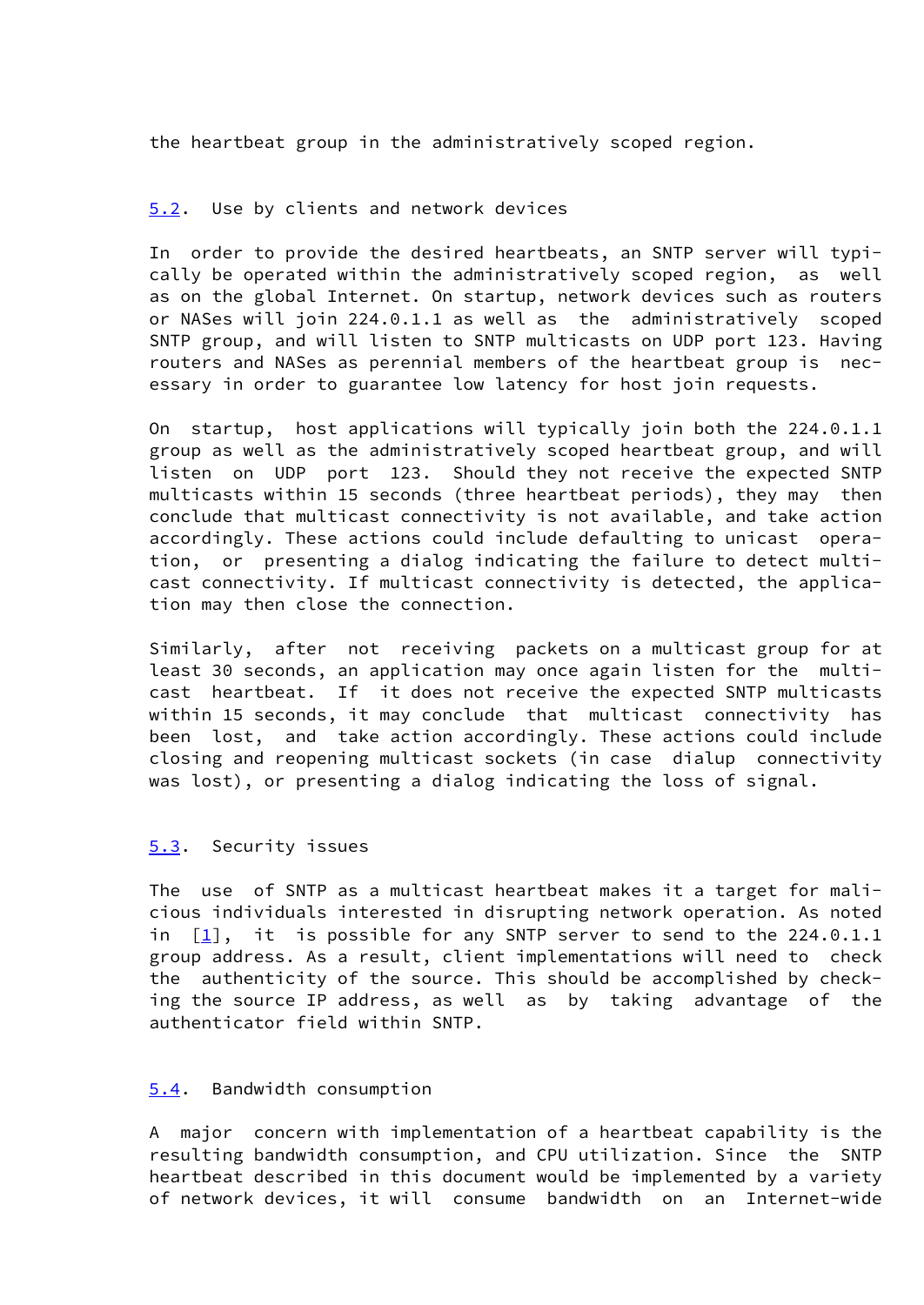basis. In addition, determining the authenticity of the SNTP multicast heartbeat requires use of public-key cryptography, and can take as long as several hundred milliseconds.

Aboba & Pfenning [Page 5]

INTERNET-DRAFT 23 October 1996

As defined in  $[\underline{1}]$ , the SNTP packet is 60 octets in length. This when added to the 28 octet IP/UDP header gives a total packet size of 88 octets. In order to keep bandwidth consumption to an minimum, we rec ommend that the interval between SNTP multicasts be set to 5 seconds or greater. Keeping to these guidelines will keep the SNTP bandwidth consumption under 200 bps.

## <span id="page-6-2"></span>[6.](#page-6-2) Acknowledgements

 Thanks to Tom Blank of Microsoft and Louis Mamakos of UUNET for many useful discussions of this problem space.

## <span id="page-6-3"></span>[7.](#page-6-3) References

<span id="page-6-1"></span>[1] D. Mills. "Simple Network Time Protocol." <u>RFC 1769</u>, University of Delaware, March 1995.

 [2] S.E. Deering. "Host Extensions for IP Multicasting." RFC 1112, Stanford University, August, 1989.

<span id="page-6-0"></span> [3] K. McCloughrie, D. Farinacci. "Internet Group Management Proto col MIB." [draft-ietf-idmr-igmp-mib-03.txt,](https://datatracker.ietf.org/doc/pdf/draft-ietf-idmr-igmp-mib-03.txt) cisco Systems, June 1996.

## <span id="page-6-4"></span>[8.](#page-6-4) Authors' Addresses

 Bernard Aboba Microsoft Corporation One Microsoft Way Redmond, WA 98052

 Phone: 206-936-6605 EMail: bernarda@microsoft.com